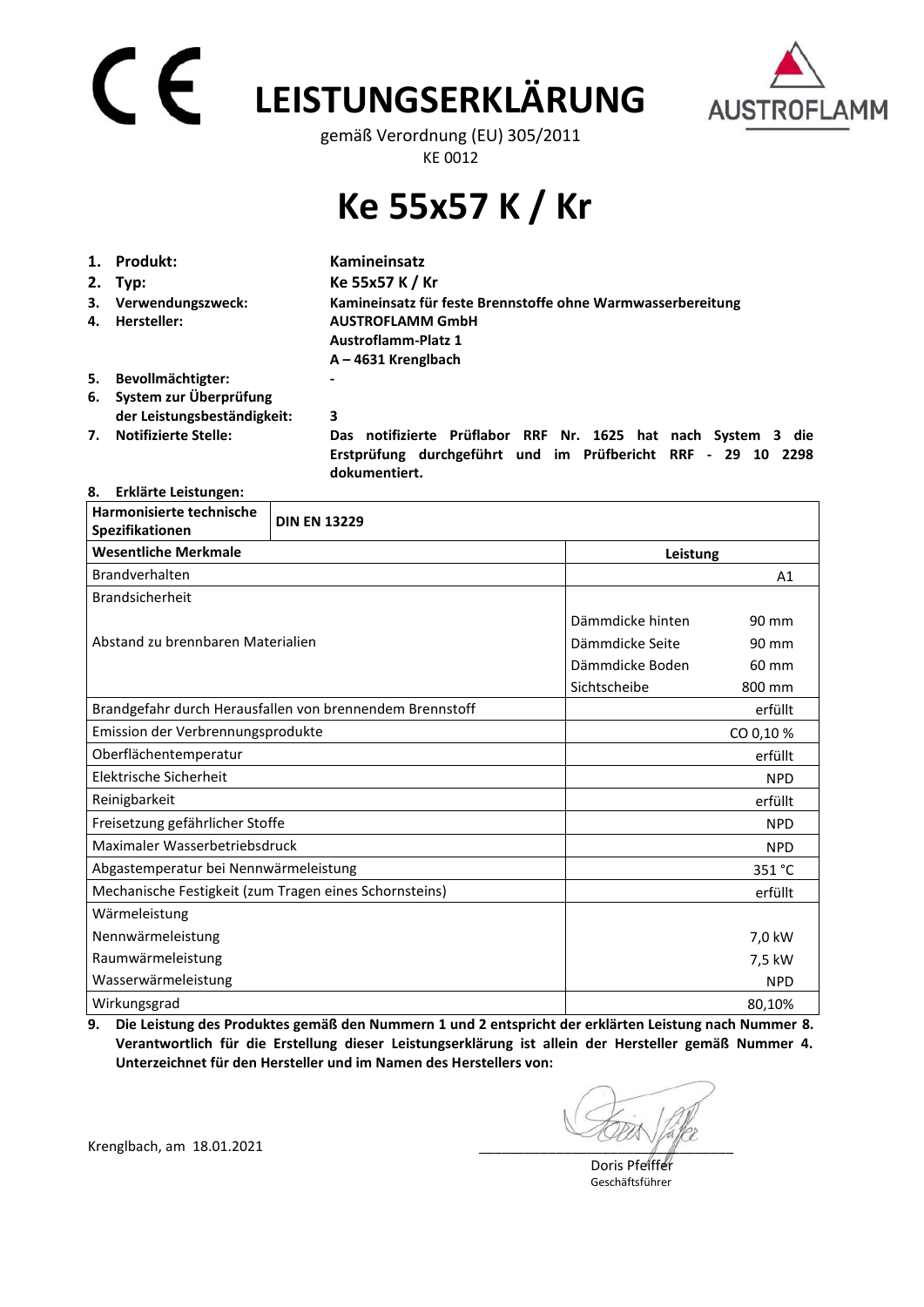# **Declaration of performance**



Council Regulation (EU) 305/2011 KE 0012

**Ke 55x57 K / Kr**

| 1. | Product:                       | Insert appliances                                                                                                                                         |
|----|--------------------------------|-----------------------------------------------------------------------------------------------------------------------------------------------------------|
| 2. | Type:                          | Ke 55x57 K / Kr                                                                                                                                           |
| 3. | Intended use:                  | Insert appliance for solid fuel without hot water supply                                                                                                  |
| 4. | Trade mark/manufacturer:       | <b>AUSTROFLAMM GmbH</b>                                                                                                                                   |
|    |                                | <b>Austroflamm-Platz 1</b>                                                                                                                                |
|    |                                | $A - 4631$ Krenglbach                                                                                                                                     |
| 5. | Representative:                |                                                                                                                                                           |
| 6. | <b>System of verification</b>  |                                                                                                                                                           |
|    | of constancy of performance: 3 |                                                                                                                                                           |
| 7. | <b>Notified body:</b>          | The notified test laboratory RRF Nr. 1625 performed the initial assessment<br>under system 3 and issued the results in test certifiacte RRF - 29 10 2298. |

#### **8. Declared performance:**

| <b>Harmonised technical</b><br>specifications   | <b>DIN EN 13229</b> |                              |                |
|-------------------------------------------------|---------------------|------------------------------|----------------|
| <b>Essential characteristics</b>                | Performance         |                              |                |
| Fire performance                                |                     |                              | A <sub>1</sub> |
| Fire safety                                     |                     |                              |                |
|                                                 |                     | insulation thickness rear    | 90 mm          |
| Distance to flammable materials                 |                     | insulation thickness lateral | 90 mm          |
|                                                 |                     | insulation thickness floor   | 60 mm          |
|                                                 |                     | glass pane                   | 800 mm         |
| Fire hazard through burning fuel falling out    |                     |                              | complied       |
| Emission combustion products                    |                     |                              | CO 0,10%       |
| Surface temperature                             |                     |                              | complied       |
| Electrical safety                               |                     |                              | <b>NPD</b>     |
| Cleanability                                    |                     |                              | complied       |
| Discharge of toxic material                     |                     |                              | <b>NPD</b>     |
| Maximum water operating pressure                |                     |                              | <b>NPD</b>     |
| Exhaust gas temperature at nominal heat output  |                     |                              | 351 °C         |
| Mechanical stability (for carrying the chinmey) |                     |                              | complied       |
| Heat output                                     |                     |                              |                |
| Nominal heat output                             |                     |                              | 7,0 kW         |
| Room heating capacity                           |                     |                              | 7,5 kW         |
| Water heating capacity                          |                     |                              | <b>NPD</b>     |
| Efficiency                                      |                     |                              | 80,10%         |

**9. The performance of the product identified above is in conformity with the set of declared performance/s. This declaration of performance is issued, in accordance with Regulation (EU) No 305/2011, under the sole responsibility of the manufacturer identified above. Signed for and on behalf of the manufacturer by:**

 Doris Pfeiffer Managing director

Krenglbach, 18.01.2021